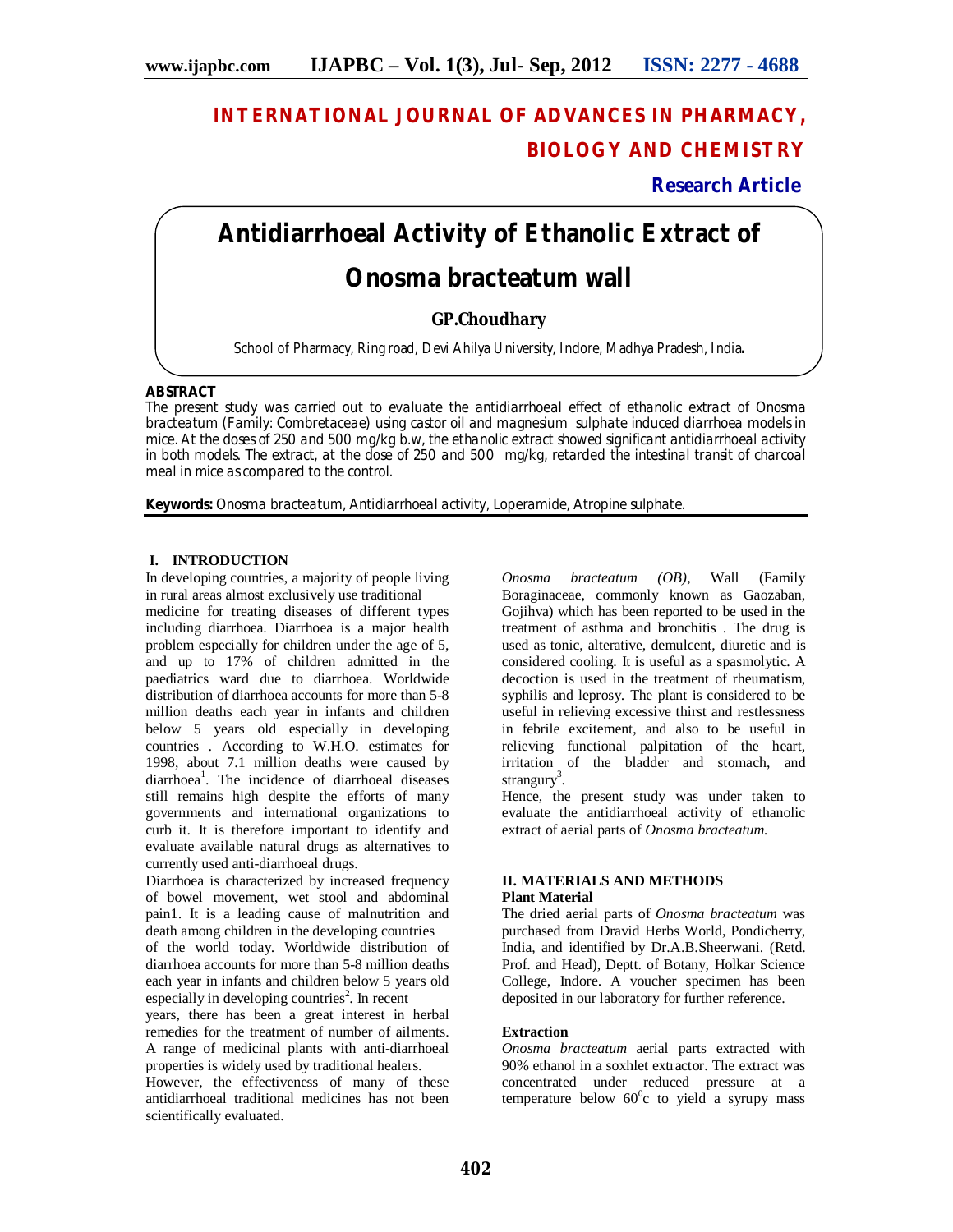(Yield -7.45%), which was used for the present investigation

#### **Preliminary phytochemical analysis**

The phytochemical tests were performed using various reagents<sup>4</sup>. The ethanolic extract was tested for the presence or absence of alkaloid, glycosides, tannins, steroids, proteins, amino acids, phenolic Preliminary phytochemical analysis shows the presence of glycosides, phenolic compounds and flavonoids.

#### **Animals**

Swiss mice of either sex, weighing 25-30g were obtained from the experimental animal house ,School of life science, Devi Ahilya University, Indore. They were maintained under standard housing condition (Room temperature  $25\pm2$ <sup>o</sup>c and 45-55% RH with 10:14h, L:D cycles). The animals were given standard laboratory feed and water ad libitum. The study was cleared by Animal ethics committee (School of life science, Devi Ahilya University, Indore). All the animals received humane care according to criteria outlined in the guide for the care and use of laboratory animals prepared by the national academy of the sciences and published by national institute of health.

#### **Antidiarrhoeal activity study by castor oil induced diarrhea**

The method, described by Shoba and Thomas  $(2001)^5$ . The animals were divided into control, positive control and test groups containing five mice in each group. Control group received vehicle (1% Tween 80 in water) at a dose of 10 ml/kg orally. The positive control group received loperamide at the dose of 3 mg/kg orally, test groups received the ethanolic extract at the doses of 250 and 500 mg/kg mg/kg b.w orally. Each animal was placed in an individual cage, the floor of which was lined with blotting paper. The floor lining was changed every hour. Diarrhoea was induced by oral administration of 1 ml castor oil to each mouse, 30 min after the above treatments.

During an observation period of 4 h, the total number of faecal output and the number of diarrhoeic faeces excreted by the animals were recorded.

#### **Antidiarrhoeal activity study by magnesium sulphate induced diarrhoea<sup>6</sup>**

A similar protocol as for castor oil induced diarrhoea was followed. Diarrhoea was induced by oral administration of magnesium sulphate at the dose of 2 g/kg to the animals 30 min after pretreatment with vehicle (1% Tween 80 in water, 10 ml/kg, p.o.) to the control group, loperamide (3 mg/kg) to the positive control group, the ethanolic extract at the doses of 250 and 500 mg/kg to the

test groups. All the administrations were carried out through oral route.

#### **Effect on Gastrointestinal Motility<sup>7</sup>**

Mice were fasted for 18h and divided into four groups of five mice each and each animal was given 1 ml of charcoal meal orally (5% activated charcoal suspended in 1% tween 80) 60 min after an oral dose of the test drugs and vehicle. Group I was administered 1% tween 80 (10 ml/kg) and groups III and IV received extract at the dose of 250 mg/kg and 500 mg/kg body weight respectively. Group II received atropine sulfate (0.1 mg/kg,) as the standard drug. Mice were sacrificed after 30 min and the intestine was removed without stretching and placed lengthwise on moist filter paper. The intestinal transit was calculated as a percentage of the distance travelled by the charcoal meal compared to the length of the small intestine .

#### **Statistical analysis**

Results are expressed as mean  $\pm$  S.E. Mean values were evaluated by One Way ANOVA followed by Dunnett test. Statistical significance was accepted at  $P < 0.05$ .

#### **III. RESULTS AND DISCUSSION**

The ethanolic extract at the doses of 250 and 500 mg/kg, produced a dose dependent decrease in the number of faecal matters passed by the animals in castor oil-induced diarrhoeal model (Table I). At higher dose (500 mg/kg) of the extract, a significant  $(p<0.05)$  inhibition of characteristic diarrhoeal feaces was observed. Similarly, the extract at 500 mg/kg dose level significantly ( $p <$ 0.05) reduced the extent of diarrhoea in test animals in magnesium sulphate-induced diarrhoea (Table II). However, both the doses were shown to reduce the total number of faeces when compared to control. In the gastrointestinal motility test, the extract at the doses of 250 and 500 mg/kg retarded the intestinal transit of charcoal meal in mice where a significant ( $p < 0.05$ ) retardation of intestinal transit was observed at 500 mg/kg dose when compared to the control (Table III).

Diarrhoea results from an imbalance between the absorptive and secretory mechanisms in the intestinal tract accompanied by hurry resulting in an excess loss of fluid in the faeces. In some diarrhoea the secretory component predominates while other diarrhoea is characterized by hypermotility.Castor oil causes diarrhoea due to its active metabolite, ricinolic acid<sup>8-9</sup>, which stimulates peristaltic activity in the small intestine, leading to changes in the electrolyte permeability of the intestinal ucosa. Its action also stimulates the release of endogenous prostaglandin<sup>10</sup>. In this study, the ethanolic extract of *Onosma bracteatum*  exhibited a significant antidiarrhoeal activity. The results were similar to that of the standard drug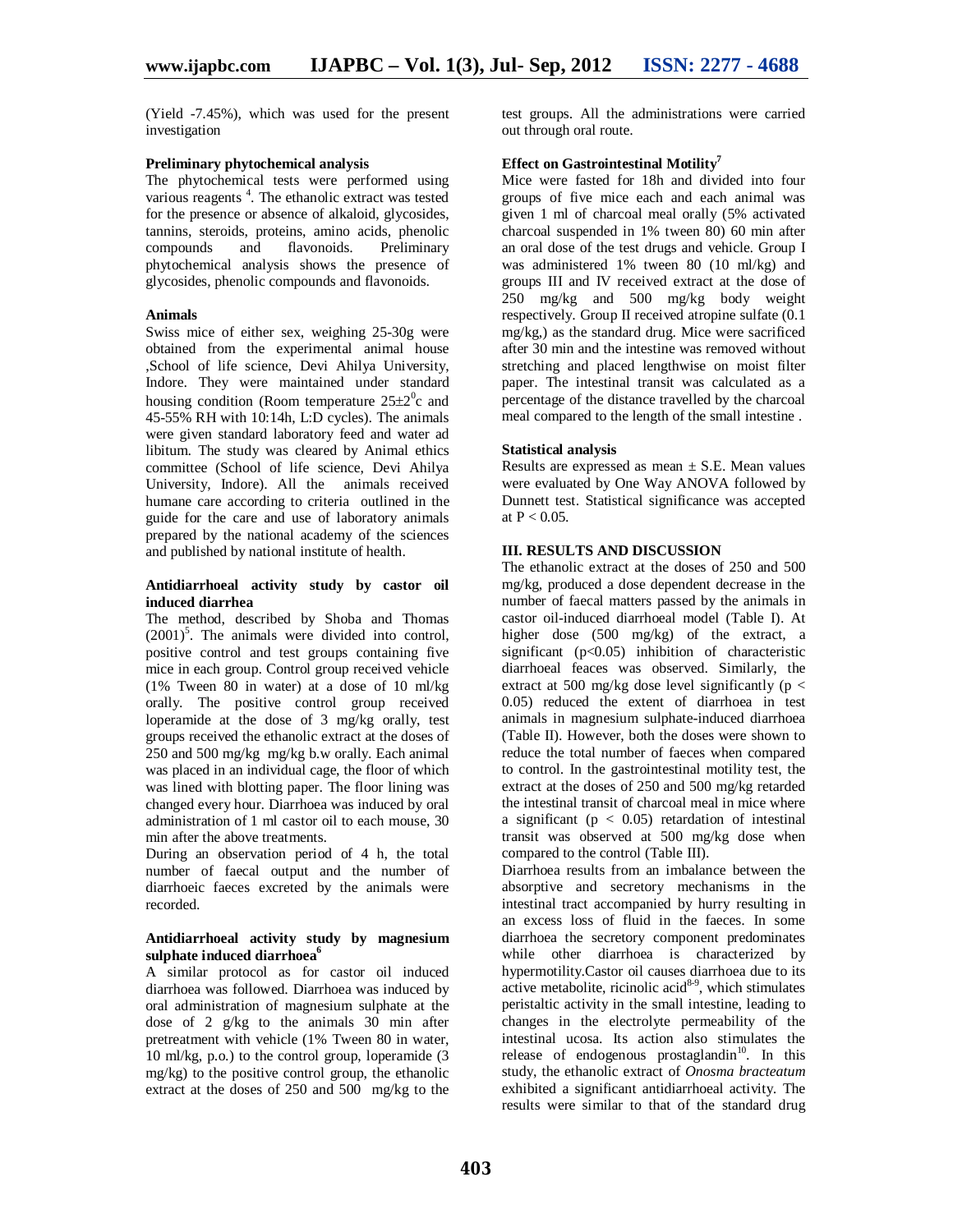loperamide (3mg/kg) with regard to the severity of diarrhoea. Phytochemical screening revealed the presence of glycosides, phenolic compounds and flavonoids. Earlier studies showed that antidysenteric and anti-diarrhoeal properties of medicinal plants were due to glycosides, flavonoids, sterol and/or triterpenes<sup>11-13</sup>. Hence, glycosides and/or flavonoids may be responsible for the mechanism of action of antidiarrhoeal activity. This can be due to the fact that the extract increased the reabsorption of water by decreasing intestinal motility.

As the previous phytochemical screening of extract showed the presence of alkaloids, flavonoids,  $tannins$  and  $gums<sup>14</sup>$ , these constituents may mediate the antidiarrhoeal property of the extract. Flavonoids, present in the plant extract, are reported to inhibit release of autacoids and prostaglandins, thereby may inhibit motility and secretion induced by castor  $\dot{\text{oil}}^{15}$ . The antidiarrhoeal activity of the extract may also be due to denature proteins forming protein tannates which make intestinal mucosa more resistant and reduce secretion.. On the other hand, magnesium sulphate has been reported to induce diarrhoea by increasing

the volume of intestinal content through prevention of reabsorption of water. It has also been reported that it promotes the liberation of cholecystokinin from the duodenal mucosa, which increases the secretion and motility of small intestine and thereby prevents the reabsorption of sodium chloride and water<sup>16</sup>. The ethanolic extract was found to improve the diarrhoeic condition in this model. The extract may have increased the absorption of water and electrolyte from the gastrointestinal tract, since it delayed the gastrointestinal transit in mice as compared to the control. The delay in the gastrointestinal transit prompted by the extract might have contributed, at least to some extent, to their antidiarrhoeal activity by allowing a greater time for absorption.

#### **IV. CONCLUSION**

The results of this investigation revealed that ethanolic extract contains pharmacologically active substance(s) with antidiarrhoeal roperties. Further research is to be carried out to fractionate and purify the extract, in order to find out the molecule responsible for the antidiarrhoeal activity observed.

**Table 1: Effect of** *Onosma bracteatum* **on castor oil-induced diarrhoea in mice**

| <b>Treatment</b>                                            | Dose $(mg/kg, p.o.)$ | <b>Total number of faeces</b><br>in 4 h | <b>Total number of diarrhoeal</b><br>faeces in 4 h |  |
|-------------------------------------------------------------|----------------------|-----------------------------------------|----------------------------------------------------|--|
| Control                                                     |                      | $16.24 + 1.0$                           | $12.1 + 1.44$                                      |  |
| Loperamide                                                  |                      | $2.88 \pm 0.8**$                        | $1.9 + 0.88**$                                     |  |
| Ethanolic extract                                           | 250                  | $8.11 + 2.18$ **                        | $4.8 \pm 0.8$ **                                   |  |
| Ethanolic extract                                           | 500                  | $5.1 + 1.20**$                          | $3.48 + 0.98**$                                    |  |
| Values are mean $\pm$ S.E. (n = 5). **P < 0.01 vs. control, |                      |                                         |                                                    |  |

One way ANOVA followed by Dunnett test.

|  |                  | Table 2: Effect of <i>Onosma bracteatum</i> on magnesium sulphate-induced |
|--|------------------|---------------------------------------------------------------------------|
|  | diarrhea in mice |                                                                           |

| Treatment         | Dose $(mg/kg, p.o.)$ | Total number of faeces<br>in 4 <sub>h</sub> | Total number of diarrhoeal<br>faeces in 4 h |
|-------------------|----------------------|---------------------------------------------|---------------------------------------------|
| Control           |                      | $12.94 + 1.80$                              | $10.1 + 1.5$                                |
| Loperamide        |                      | $144 + 24$                                  | $7.6 + 0.44**$                              |
| Ethanolic extract | 250                  | $25.3 + 3.24**$                             | $18.8 + 2.18**$                             |
| Ethanolic extract | 500                  | $18.2 + 2.18**$                             | $9.9 + 1.38$ **                             |

Values are mean $\pm$ S.E. (n = 5). \*\*P < 0.01 vs. control, One way

ANOVA followed by Dunnett test.

| Table 3: Effect of <i>Onosma bracteatum</i> on the intestinal |
|---------------------------------------------------------------|
| transit of charcoal meal in mice                              |

| Treatment         | Dose $(mg/kg, p.o.)$ | % travelled by charcoal<br>meal |  |
|-------------------|----------------------|---------------------------------|--|
| Control           |                      | $76.80 \pm 3.88$                |  |
| Atropine sulphate | $0.1$ mg/kg          | $34.29 \pm 2.62**$              |  |
| Ethanolic extract | 250                  | $56.64 \pm 3.12**$              |  |
| Ethanolic extract | 500                  | $46.42 \pm 2.78**$              |  |

Values are mean  $\pm$ S.E. (n = 5). \*\*P < 0.01 vs. control,

One way ANOVA followed by Dunnett test.